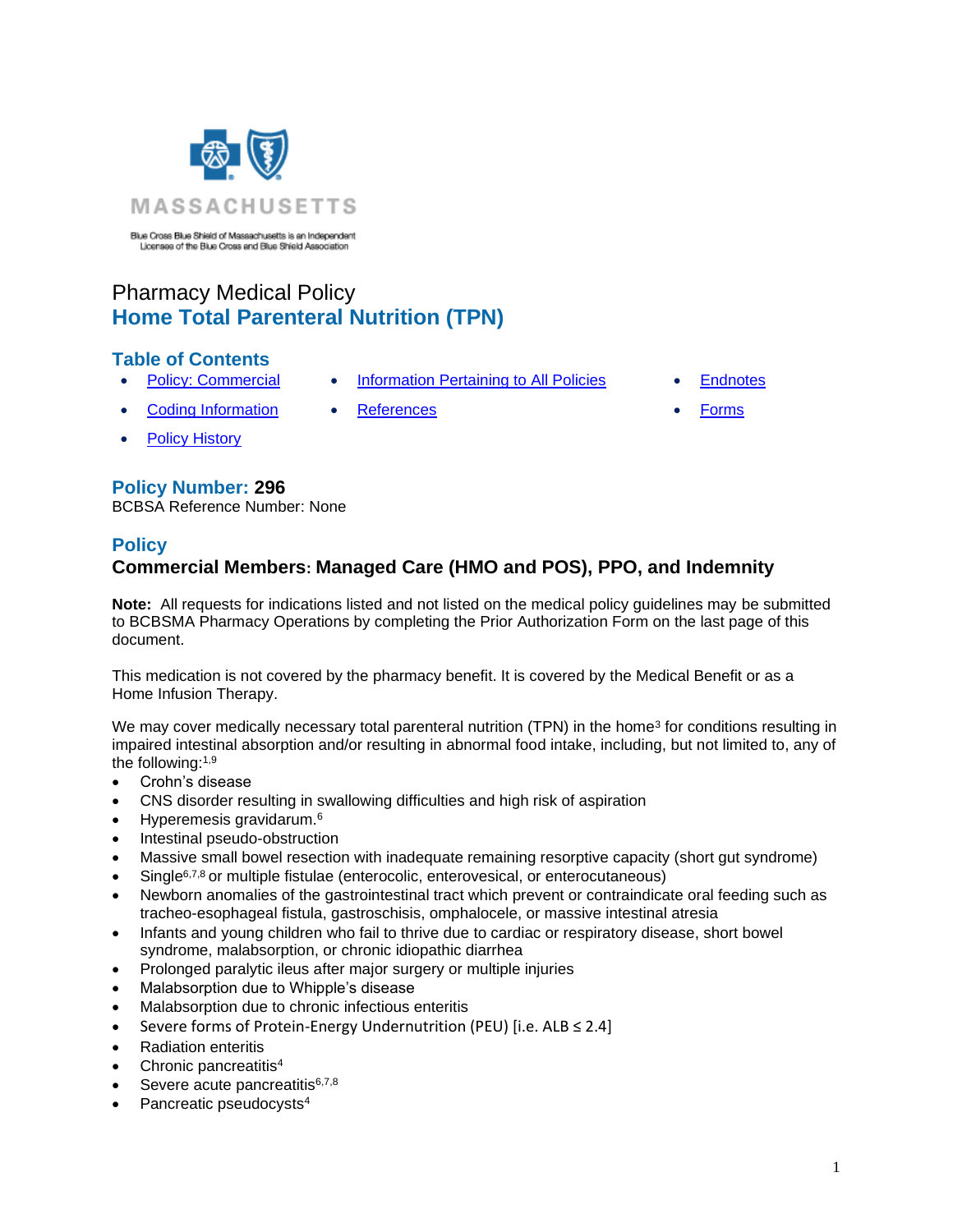- Obstructing stricture<sup>8</sup> or cancer of the mouth, esophagus, stomach<sup>1</sup> or intestine<sup>6</sup>
- Post stem cell transplant patients and specifically those with graft vs. host disease<sup>6</sup>

Eligible patients must meet the following: In some circumstances such as anticipation of prolonged course of illness, all of these criteria need not be applied:

- Weight is significantly less than normal for age and height compared to pre-illness weight
- BUN less than 10 (not an accurate marker in renal failure patients)
- Patients are unable to receive more than 30% of caloric requirements enterally. NOTE: There are no kilocalories minimums in pediatric patients.

We may cover medically necessary intradialytic parenteral nutrition (IDPN) as an alternative to a regularly scheduled regimen of total parenteral nutrition (TPN) only in those patients who would be considered candidates for TPN (see TPN coverage above.)<sup>10</sup>

We do not cover TPN in the home:<sup>9</sup>

- To increase protein or caloric intake in addition to the patient's daily diet<sup>9</sup>
- In patients with a stable nutritional status, in whom only short-term parenteral nutrition might be required for less than 2 weeks<sup>9</sup>
- For routine pre and/or postoperative care.<sup>9</sup>

We do not cover intradialytic parenteral nutrition (IDPN) in those patients who would be considered a candidate for TPN but for whom the intradialytic parenteral nutrition is not offered as an alternative to TPN, but in addition to regularly scheduled infusions to TPN.

We do not cover intradialytic parenteral nutrition in patients who would not otherwise be considered candidates for TPN.

#### **Other Information**

Home total parenteral nutrition (TPN) is payable to contracted home infusion therapy providers only.

We do not separately reimburse the following: B4220 (parenteral nutrition supply kit; pre mix, per day), B4222 (parenteral nutrition supply kit; home mix, per day), B4224 (parenteral nutrition administration kit, per day), B9004-B9006 (parenteral nutrition infusion pump), syringes, discard boxes, thermometers, specimen cups, scissors, or hyperalimentation storage units. The listed supplies are included in the per diem rate and will reject leaving no patient balance.

TPN is considered primary therapy when multiple therapies are administered on the same date of service. The services would be paid as Y9598 (multiple therapies).

### <span id="page-1-0"></span>**CPT Codes / HCPCS Codes / ICD Codes**

*The following codes are included below for informational purposes. Inclusion or exclusion of a code does not constitute or imply member coverage or provider reimbursement. Please refer to the member's contract benefits in effect at the time of service to determine coverage or non-coverage as it applies to an individual member. A draft of future ICD-10 Coding related to this document, as it might look today, is included below for your reference.*

*Providers should report all services using the most up-to-date industry-standard procedure, revenue, and diagnosis codes, including modifiers where applicable.*

### **CPT Codes**

There is no specific CPT code for this service.

### **HCPCS Codes**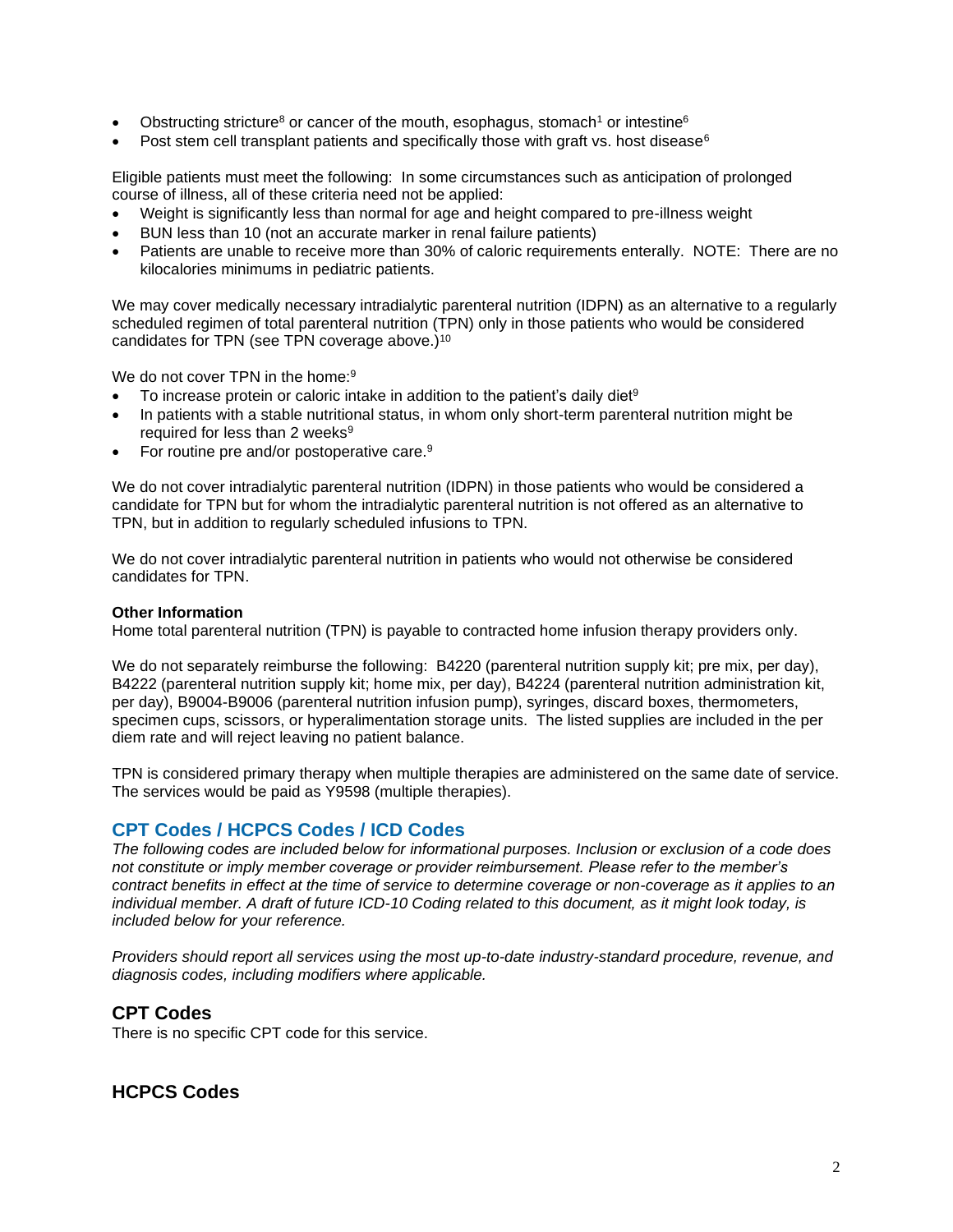| <b>HCPCS</b> |                                                                                                                                                                                                                                                                                                                                                                                                                                  |  |  |  |  |  |
|--------------|----------------------------------------------------------------------------------------------------------------------------------------------------------------------------------------------------------------------------------------------------------------------------------------------------------------------------------------------------------------------------------------------------------------------------------|--|--|--|--|--|
| codes:       | <b>Code Description</b>                                                                                                                                                                                                                                                                                                                                                                                                          |  |  |  |  |  |
| B4164        | Parenteral nutrition solution: carbohydrates (dextrose), 50% or less (500 ml = 1 unit),<br>home mix                                                                                                                                                                                                                                                                                                                              |  |  |  |  |  |
| B4168        | Parenteral nutrition solution; amino acid, $3.5\%$ , $(500 \text{ ml} = 1 \text{ unit})$ - home mix                                                                                                                                                                                                                                                                                                                              |  |  |  |  |  |
| B4172        | Parenteral nutrition solution; amino acid, 5.5% through 7%, (500 ml = 1 unit) - home<br>mix                                                                                                                                                                                                                                                                                                                                      |  |  |  |  |  |
| B4176        | Parenteral nutrition solution; amino acid, 7% through 8.5%, (500 ml = 1 unit) - home<br>mix                                                                                                                                                                                                                                                                                                                                      |  |  |  |  |  |
| B4178        | Parenteral nutrition solution: amino acid, greater than 8.5% (500 ml = 1 unit), home<br>mix                                                                                                                                                                                                                                                                                                                                      |  |  |  |  |  |
| B4180        | Parenteral nutrition solution: carbohydrates (dextrose), greater than 50% (500 ml = 1<br>unit), home mix                                                                                                                                                                                                                                                                                                                         |  |  |  |  |  |
| B4185        | Parenteral nutrition solution, per 10 grams lipids                                                                                                                                                                                                                                                                                                                                                                               |  |  |  |  |  |
| B4189        | Parenteral nutrition solution: compounded amino acid and carbohydrates with<br>electrolytes, trace elements, and vitamins, including preparation, any strength, 10 to<br>51 g of protein, premix                                                                                                                                                                                                                                 |  |  |  |  |  |
| B4193        | Parenteral nutrition solution: compounded amino acid and carbohydrates with<br>electrolytes, trace elements, and vitamins, including preparation, any strength, 52 to<br>73 g of protein, premix                                                                                                                                                                                                                                 |  |  |  |  |  |
| B4197        | Parenteral nutrition solution; compounded amino acid and carbohydrates with<br>electrolytes, trace elements and vitamins, including preparation, any strength, 74 to<br>100 grams of protein - premix                                                                                                                                                                                                                            |  |  |  |  |  |
| B4199        | Parenteral nutrition solution; compounded amino acid and carbohydrates with<br>electrolytes, trace elements and vitamins, including preparation, any strength, over<br>100 grams of protein - premix                                                                                                                                                                                                                             |  |  |  |  |  |
| B4216        | Parenteral nutrition; additives (vitamins, trace elements, Heparin, electrolytes), home<br>mix, per day                                                                                                                                                                                                                                                                                                                          |  |  |  |  |  |
| B4220        | Parenteral nutrition supply kit; premix, per day                                                                                                                                                                                                                                                                                                                                                                                 |  |  |  |  |  |
| B4222        | Parenteral nutrition supply kit; home mix, per day                                                                                                                                                                                                                                                                                                                                                                               |  |  |  |  |  |
| B4224        | Parenteral nutrition administration kit, per day                                                                                                                                                                                                                                                                                                                                                                                 |  |  |  |  |  |
| <b>B5000</b> | Parenteral nutrition solution: compounded amino acid and carbohydrates with<br>electrolytes, trace elements, and vitamins, including preparation, any strength, renal -<br>Amirosyn RF, NephrAmine, RenAmine - premix                                                                                                                                                                                                            |  |  |  |  |  |
| B5100        | Parenteral nutrition solution: compounded amino acid and carbohydrates with<br>electrolytes, trace elements, and vitamins, including preparation, any strength,<br>hepatic - FreAmine HBC, HepatAmine - premix                                                                                                                                                                                                                   |  |  |  |  |  |
| <b>B5200</b> | Parenteral nutrition solution: compounded amino acid and carbohydrates with<br>electrolytes, trace elements, and vitamins, including preparation, any strength, stress<br>- branch chain amino acids - premix                                                                                                                                                                                                                    |  |  |  |  |  |
| B9004        | Parenteral nutrition infusion pump, portable                                                                                                                                                                                                                                                                                                                                                                                     |  |  |  |  |  |
| B9006        | Parenteral nutrition infusion pump, stationary                                                                                                                                                                                                                                                                                                                                                                                   |  |  |  |  |  |
| S9364        | Home infusion therapy, total parenteral nutrition (TPN); administrative services,<br>professional pharmacy services, care coordination, and all necessary supplies and<br>equipment including standard TPN formula (lipids, specialty amino acid formulas,<br>drugs other than in standard formula and nursing visits coded separately), per diem<br>(do not use with home infusion codes S9365-S9368 using daily volume scales) |  |  |  |  |  |
| S9365        | Home infusion therapy, total parenteral nutrition (TPN); 1 liter per day, administrative<br>services, professional pharmacy services, care coordination, and all necessary<br>supplies and equipment including standard TPN formula (lipids, specialty amino acid<br>formulas, drugs other than in standard formula and nursing visits coded separately),<br>per diem                                                            |  |  |  |  |  |
| S9366        | Home infusion therapy, total parenteral nutrition (TPN); more than 1 liter but no more<br>than 2 liters per day, administrative services, professional pharmacy services, care<br>coordination, and all necessary supplies and equipment including standard TPN                                                                                                                                                                  |  |  |  |  |  |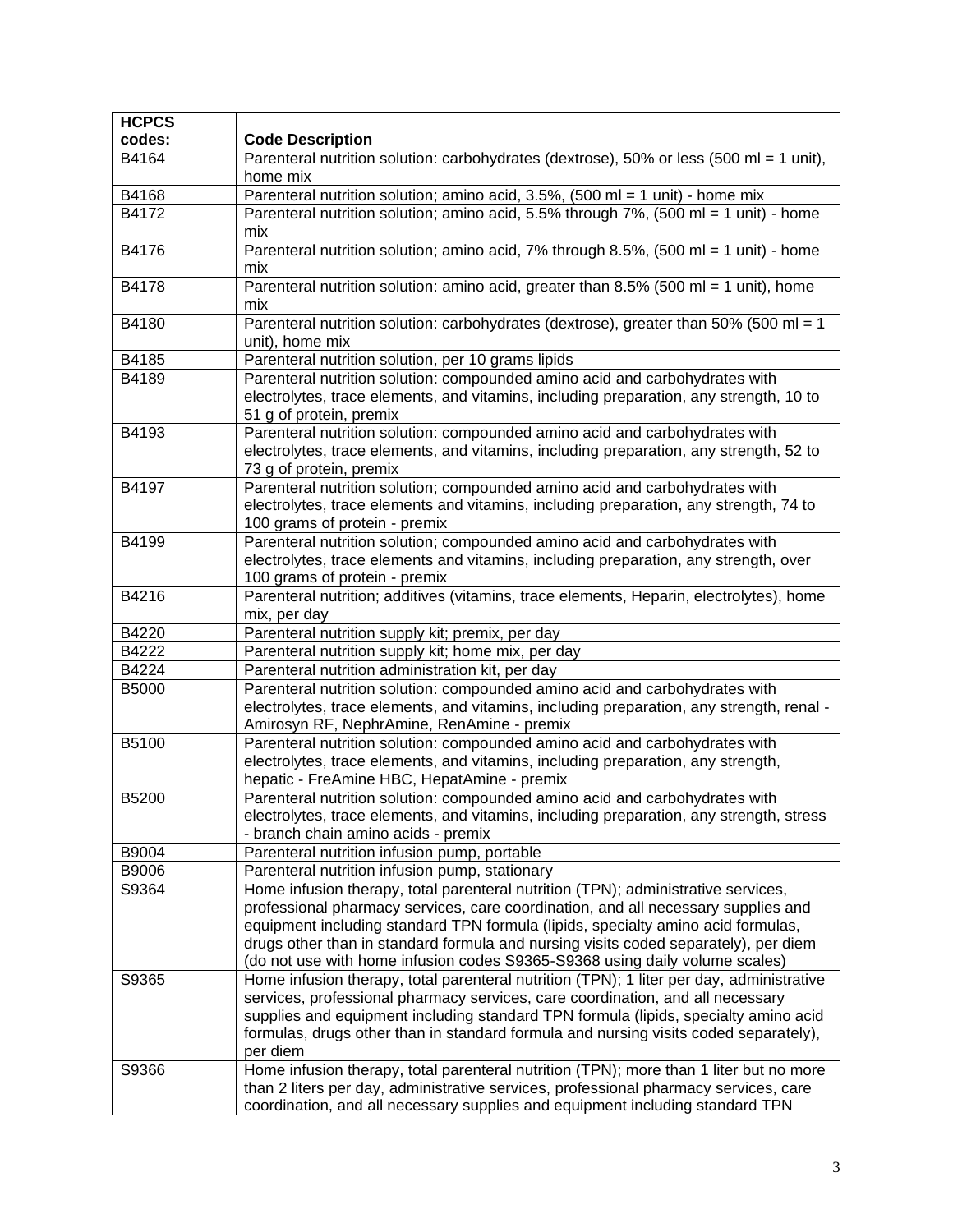|       | formula (lipids, specialty amino acid formulas, drugs other than in standard formula                                                                                                                                                                                                                                                                                             |  |  |  |  |  |  |
|-------|----------------------------------------------------------------------------------------------------------------------------------------------------------------------------------------------------------------------------------------------------------------------------------------------------------------------------------------------------------------------------------|--|--|--|--|--|--|
|       | and nursing visits coded separately), per diem                                                                                                                                                                                                                                                                                                                                   |  |  |  |  |  |  |
| S9367 | Home infusion therapy, total parenteral nutrition (TPN); more than 2 liters but no<br>more than 3 liters per day, administrative services, professional pharmacy services,<br>care coordination, and all necessary supplies and equipment including standard TPN<br>formula (lipids, specialty amino acid formulas, drugs other than in standard formula                         |  |  |  |  |  |  |
|       | and nursing visits coded separately), per diem                                                                                                                                                                                                                                                                                                                                   |  |  |  |  |  |  |
| S9368 | Home infusion therapy, total parenteral nutrition (TPN); more than 3 liters per day,<br>administrative services, professional pharmacy services, care coordination, and all<br>necessary supplies and equipment including standard TPN formula (lipids, specialty<br>amino acid formulas, drugs other than in standard formula and nursing visits coded<br>separately), per diem |  |  |  |  |  |  |

# **ICD-10 Diagnosis Codes**

| <b>ICD-10-CM</b>  |                                                                       |
|-------------------|-----------------------------------------------------------------------|
| <b>Diagnosis</b>  |                                                                       |
| codes:            | <b>Code Description</b>                                               |
| A09               | Infectious gastroenteritis and colitis, unspecified                   |
| B25.2             | Cytomegaloviral pancreatitis                                          |
| C04.0             | Malignant neoplasm of anterior floor of mouth                         |
| C04.1             | Malignant neoplasm of lateral floor of mouth                          |
| C04.8             | Malignant neoplasm of overlapping sites of floor of mouth             |
| C04.9             | Malignant neoplasm of floor of mouth, unspecified                     |
| C05.0             | Malignant neoplasm of hard palate                                     |
| C05.1             | Malignant neoplasm of soft palate                                     |
| C05.2             | Malignant neoplasm of uvula                                           |
| C05.8             | Malignant neoplasm of overlapping sites of palate                     |
| C05.9             | Malignant neoplasm of palate, unspecified                             |
| C06.0             | Malignant neoplasm of cheek mucosa                                    |
| C06.1             | Malignant neoplasm of vestibule of mouth                              |
| C06.2             | Malignant neoplasm of retromolar area                                 |
| C06.80            | Malignant neoplasm of overlapping sites of unspecified parts of mouth |
| C06.89            | Malignant neoplasm of overlapping sites of other parts of mouth       |
| C06.9             | Malignant neoplasm of mouth, unspecified                              |
| C15.3             | Malignant neoplasm of upper third of esophagus                        |
| C15.4             | Malignant neoplasm of middle third of esophagus                       |
| C15.5             | Malignant neoplasm of lower third of esophagus                        |
| C15.8             | Malignant neoplasm of overlapping sites of esophagus                  |
| C15.9             | Malignant neoplasm of esophagus, unspecified                          |
| C16.0             | Malignant neoplasm of cardia                                          |
| C <sub>16.1</sub> | Malignant neoplasm of fundus of stomach                               |
| C16.2             | Malignant neoplasm of body of stomach                                 |
| C16.3             | Malignant neoplasm of pyloric antrum                                  |
| C16.4             | Malignant neoplasm of pylorus                                         |
| C16.5             | Malignant neoplasm of lesser curvature of stomach, unspecified        |
| C16.6             | Malignant neoplasm of greater curvature of stomach, unspecified       |
| C16.8             | Malignant neoplasm of overlapping sites of stomach                    |
| C16.9             | Malignant neoplasm of stomach, unspecified                            |
| C17.0             | Malignant neoplasm of duodenum                                        |
| C17.1             | Malignant neoplasm of jejunum                                         |
| C17.2             | Malignant neoplasm of ileum                                           |
| C17.3             | Meckel's diverticulum, malignant                                      |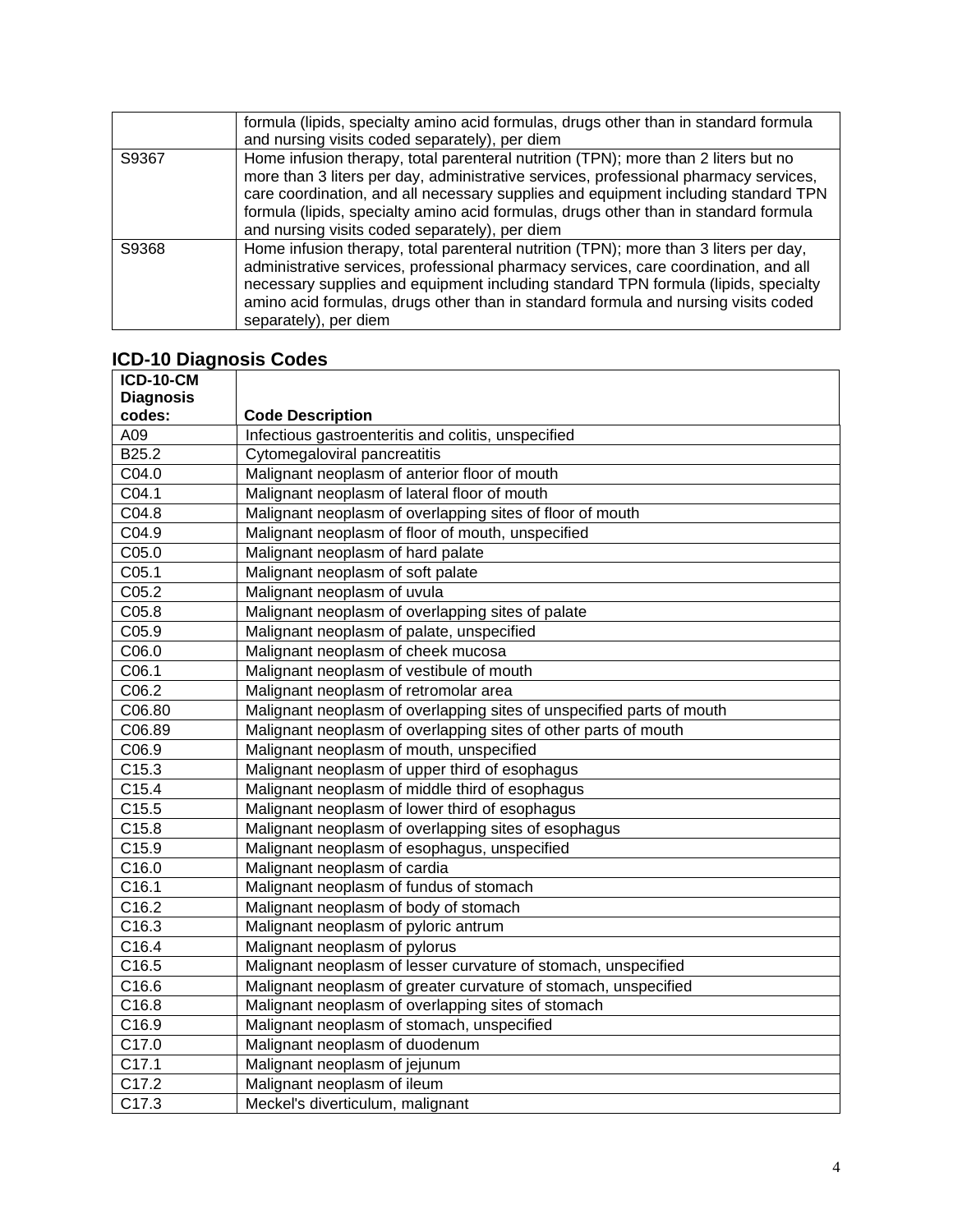| C17.8   | Malignant neoplasm of overlapping sites of small intestine                    |  |  |  |  |
|---------|-------------------------------------------------------------------------------|--|--|--|--|
| C17.9   | Malignant neoplasm of small intestine, unspecified                            |  |  |  |  |
| C18.0   | Malignant neoplasm of cecum                                                   |  |  |  |  |
| C18.1   | Malignant neoplasm of appendix                                                |  |  |  |  |
| C18.2   | Malignant neoplasm of ascending colon                                         |  |  |  |  |
| C18.3   | Malignant neoplasm of hepatic flexure                                         |  |  |  |  |
| C18.4   | Malignant neoplasm of transverse colon                                        |  |  |  |  |
| C18.5   | Malignant neoplasm of splenic flexure                                         |  |  |  |  |
| C18.6   | Malignant neoplasm of descending colon                                        |  |  |  |  |
| C18.7   | Malignant neoplasm of sigmoid colon                                           |  |  |  |  |
| C18.8   | Malignant neoplasm of overlapping sites of colon                              |  |  |  |  |
| C18.9   | Malignant neoplasm of colon, unspecified                                      |  |  |  |  |
| C26.0   | Malignant neoplasm of intestinal tract, part unspecified                      |  |  |  |  |
| D00.00  | Carcinoma in situ of oral cavity, unspecified site                            |  |  |  |  |
| D00.01  | Carcinoma in situ of labial mucosa and vermilion border                       |  |  |  |  |
| D00.02  | Carcinoma in situ of buccal mucosa                                            |  |  |  |  |
| D00.03  | Carcinoma in situ of gingiva and edentulous alveolar ridge                    |  |  |  |  |
| D00.04  | Carcinoma in situ of soft palate                                              |  |  |  |  |
| D00.05  | Carcinoma in situ of hard palate                                              |  |  |  |  |
| D00.06  | Carcinoma in situ of floor of mouth                                           |  |  |  |  |
| D00.07  | Carcinoma in situ of tongue                                                   |  |  |  |  |
| D00.08  | Carcinoma in situ of pharynx                                                  |  |  |  |  |
| D00.1   | Carcinoma in situ of esophagus                                                |  |  |  |  |
| D00.2   | Carcinoma in situ of stomach                                                  |  |  |  |  |
| D01.0   | Carcinoma in situ of colon                                                    |  |  |  |  |
| D01.40  | Carcinoma in situ of unspecified part of intestine                            |  |  |  |  |
| D01.49  | Carcinoma in situ of other parts of intestine                                 |  |  |  |  |
| D89.813 | Graft-versus-host disease, unspecified                                        |  |  |  |  |
| J86.0   | Pyothorax with fistula                                                        |  |  |  |  |
| K22.2   | Esophageal obstruction                                                        |  |  |  |  |
| K31.89  | Other diseases of stomach and duodenum                                        |  |  |  |  |
| K31.9   | Disease of stomach and duodenum, unspecified                                  |  |  |  |  |
| K50.00  | Crohn's disease of small intestine without complications                      |  |  |  |  |
| K50.011 | Crohn's disease of small intestine with rectal bleeding                       |  |  |  |  |
| K50.012 | Crohn's disease of small intestine with intestinal obstruction                |  |  |  |  |
| K50.013 | Crohn's disease of small intestine with fistula                               |  |  |  |  |
| K50.014 | Crohn's disease of small intestine with abscess                               |  |  |  |  |
| K50.018 | Crohn's disease of small intestine with other complication                    |  |  |  |  |
| K50.019 | Crohn's disease of small intestine with unspecified complications             |  |  |  |  |
| K50.10  | Crohn's disease of large intestine without complications                      |  |  |  |  |
| K50.111 | Crohn's disease of large intestine with rectal bleeding                       |  |  |  |  |
| K50.112 | Crohn's disease of large intestine with intestinal obstruction                |  |  |  |  |
| K50.113 | Crohn's disease of large intestine with fistula                               |  |  |  |  |
| K50.114 | Crohn's disease of large intestine with abscess                               |  |  |  |  |
| K50.118 | Crohn's disease of large intestine with other complication                    |  |  |  |  |
| K50.119 | Crohn's disease of large intestine with unspecified complications             |  |  |  |  |
| K50.80  | Crohn's disease of both small and large intestine without complications       |  |  |  |  |
| K50.811 | Crohn's disease of both small and large intestine with rectal bleeding        |  |  |  |  |
| K50.812 | Crohn's disease of both small and large intestine with intestinal obstruction |  |  |  |  |
| K50.813 | Crohn's disease of both small and large intestine with fistula                |  |  |  |  |
| K50.814 | Crohn's disease of both small and large intestine with abscess                |  |  |  |  |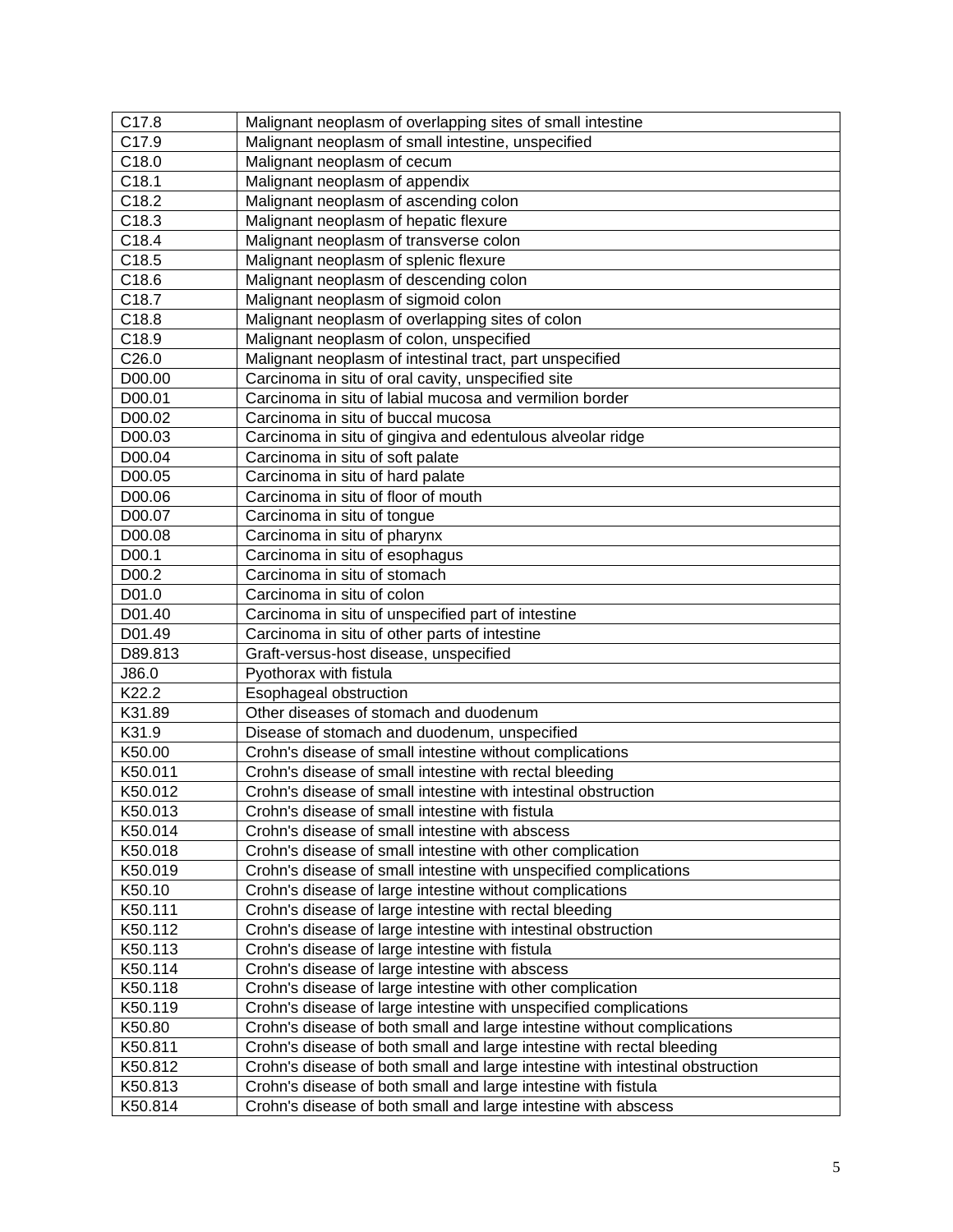| K50.818          | Crohn's disease of both small and large intestine with other complication            |  |  |  |  |  |  |
|------------------|--------------------------------------------------------------------------------------|--|--|--|--|--|--|
| K50.819          | Crohn's disease of both small and large intestine with unspecified complications     |  |  |  |  |  |  |
| K50.90           | Crohn's disease, unspecified, without complications                                  |  |  |  |  |  |  |
| K50.911          | Crohn's disease, unspecified, with rectal bleeding                                   |  |  |  |  |  |  |
| K50.912          | Crohn's disease, unspecified, with intestinal obstruction                            |  |  |  |  |  |  |
| K50.913          | Crohn's disease, unspecified, with fistula                                           |  |  |  |  |  |  |
| K50.914          | Crohn's disease, unspecified, with abscess                                           |  |  |  |  |  |  |
| K50.918          | Crohn's disease, unspecified, with other complication                                |  |  |  |  |  |  |
| K50.919          | Crohn's disease, unspecified, with unspecified complications                         |  |  |  |  |  |  |
| K51.012          | Ulcerative (chronic) pancolitis with intestinal obstruction                          |  |  |  |  |  |  |
| K51.013          | Ulcerative (chronic) pancolitis with fistula                                         |  |  |  |  |  |  |
| K51.212          | Ulcerative (chronic) proctitis with intestinal obstruction                           |  |  |  |  |  |  |
| K51.213          | Ulcerative (chronic) proctitis with fistula                                          |  |  |  |  |  |  |
| K51.312          | Ulcerative (chronic) rectosigmoiditis with intestinal obstruction                    |  |  |  |  |  |  |
| K51.313          | Ulcerative (chronic) rectosigmoiditis with fistula                                   |  |  |  |  |  |  |
| K51.412          | Inflammatory polyps of colon with intestinal obstruction                             |  |  |  |  |  |  |
| K51.413          | Inflammatory polyps of colon with fistula                                            |  |  |  |  |  |  |
| K51.512          | Left sided colitis with intestinal obstruction                                       |  |  |  |  |  |  |
| K51.513          | Left sided colitis with fistula                                                      |  |  |  |  |  |  |
| K51.812          | Other ulcerative colitis with intestinal obstruction                                 |  |  |  |  |  |  |
| K51.813          | Other ulcerative colitis with fistula                                                |  |  |  |  |  |  |
| K51.912          | Ulcerative colitis, unspecified with intestinal obstruction                          |  |  |  |  |  |  |
| K51.913          | Ulcerative colitis, unspecified with fistula                                         |  |  |  |  |  |  |
| K52.0            | Gastroenteritis and colitis due to radiation                                         |  |  |  |  |  |  |
| K52.89           | Other specified noninfective gastroenteritis and colitis                             |  |  |  |  |  |  |
| K56.0            | Paralytic ileus                                                                      |  |  |  |  |  |  |
| K56.60           | Unspecified intestinal obstruction                                                   |  |  |  |  |  |  |
| K56.69           | Other intestinal obstruction                                                         |  |  |  |  |  |  |
| K56.7            | lleus, unspecified                                                                   |  |  |  |  |  |  |
| K59.8            | Other specified functional intestinal disorders                                      |  |  |  |  |  |  |
| K59.9            | Functional intestinal disorder, unspecified                                          |  |  |  |  |  |  |
| K63.2            | Fistula of intestine                                                                 |  |  |  |  |  |  |
| K86.0            | Alcohol-induced chronic pancreatitis                                                 |  |  |  |  |  |  |
| K86.1            | Other chronic pancreatitis                                                           |  |  |  |  |  |  |
| K86.2            | Cyst of pancreas                                                                     |  |  |  |  |  |  |
| K86.3            | Pseudocyst of pancreas                                                               |  |  |  |  |  |  |
|                  |                                                                                      |  |  |  |  |  |  |
| K90.81<br>K90.89 | Whipple's disease<br>Other intestinal malabsorption                                  |  |  |  |  |  |  |
| K90.9            | Intestinal malabsorption, unspecified                                                |  |  |  |  |  |  |
| K91.2            | Postsurgical malabsorption, not elsewhere classified                                 |  |  |  |  |  |  |
| N32.1            | Vesicointestinal fistula                                                             |  |  |  |  |  |  |
| O21.1            | Hyperemesis gravidarum with metabolic disturbance                                    |  |  |  |  |  |  |
| O21.2            | Late vomiting of pregnancy                                                           |  |  |  |  |  |  |
|                  |                                                                                      |  |  |  |  |  |  |
| O21.8            | Other vomiting complicating pregnancy                                                |  |  |  |  |  |  |
| O21.9            | Vomiting of pregnancy, unspecified                                                   |  |  |  |  |  |  |
| Q41.0            | Congenital absence, atresia and stenosis of duodenum                                 |  |  |  |  |  |  |
| Q41.1            | Congenital absence, atresia and stenosis of jejunum                                  |  |  |  |  |  |  |
| Q41.2            | Congenital absence, atresia and stenosis of ileum                                    |  |  |  |  |  |  |
| Q41.8            | Congenital absence, atresia and stenosis of other specified parts of small intestine |  |  |  |  |  |  |
| Q41.9            | Congenital absence, atresia and stenosis of small intestine, part unspecified        |  |  |  |  |  |  |
| Q42.0            | Congenital absence, atresia and stenosis of rectum with fistula                      |  |  |  |  |  |  |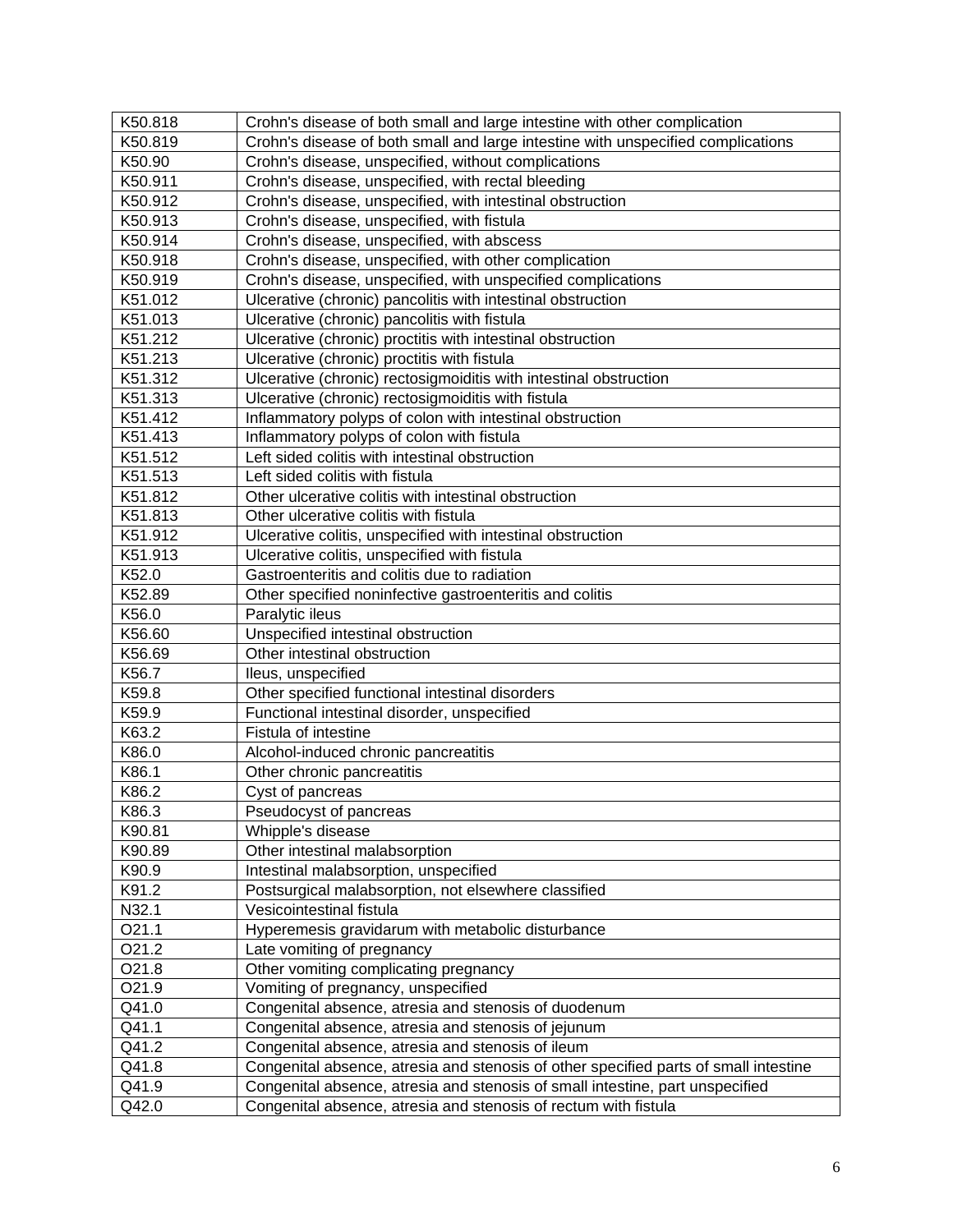| Q42.1             | Congenital absence, atresia and stenosis of rectum without fistula            |
|-------------------|-------------------------------------------------------------------------------|
| Q42.2             | Congenital absence, atresia and stenosis of anus with fistula                 |
| Q42.3             | Congenital absence, atresia and stenosis of anus without fistula              |
| Q42.8             | Congenital absence, atresia and stenosis of other parts of large intestine    |
| Q42.9             | Congenital absence, atresia and stenosis of large intestine, part unspecified |
| Q79.2             | <b>Exomphalos</b>                                                             |
| Q79.3             | Gastroschisis                                                                 |
| R <sub>19.7</sub> | Diarrhea, unspecified                                                         |
| R62.51            | Failure to thrive (child)                                                     |
| Z94.84            | Stem cells transplant status                                                  |

### **ICD-10 Procedure Codes**

| <b>ICD-10-PCS</b><br>procedure |                                                                                   |
|--------------------------------|-----------------------------------------------------------------------------------|
| codes:                         | <b>Code Description</b>                                                           |
| 3E0336Z                        | Introduction of Nutritional Substance into Peripheral Vein, Percutaneous Approach |
| 3E0436Z                        | Introduction of Nutritional Substance into Central Vein, Percutaneous Approach    |

### <span id="page-6-0"></span>**Individual Consideration**

All our medical policies are written for the majority of people with a given condition. Each policy is based on medical science. For many of our medical policies, each individual's unique clinical circumstances may be considered in light of current scientific literature. Physicians may send relevant clinical information for individual patients for consideration to:

Blue Cross Blue Shield of Massachusetts Pharmacy Operations Department 25 Technology Place Hingham, MA 02043 Tel: 1-800-366-7778 Fax: 1-800-583-6289

### <span id="page-6-1"></span>**Prior Authorization Information**

#### **Outpatient**

For services described in this policy, see below for products where prior authorization **IS REQUIRED** if the procedure is performed **outpatient**.

|                                       | <b>Outpatient</b>                |
|---------------------------------------|----------------------------------|
| Commercial Managed Care (HMO and POS) | Prior authorization is required. |
| <b>Commercial PPO and Indemnity</b>   | Prior authorization is required. |

### **Policy History**

| <b>Date</b>    | <b>Action</b>                                                              |  |  |  |
|----------------|----------------------------------------------------------------------------|--|--|--|
| 1/2018         | Updated to include severe PEU as part of the criteria.                     |  |  |  |
| 6/2017         | Updated address for Pharmacy Operations.                                   |  |  |  |
| 10/2016        | Clarified coding information.                                              |  |  |  |
| 7/2014         | Updated Coding section with ICD10 procedure and diagnosis codes, effective |  |  |  |
|                | 10/2015.                                                                   |  |  |  |
| 1/2014         | Updated ExpressPAth Language and removed Blue Value.                       |  |  |  |
| 11/2011-4/2012 | Medical policy ICD 10 remediation: Formatting, editing and coding updates. |  |  |  |
|                | No changes to policy statements.                                           |  |  |  |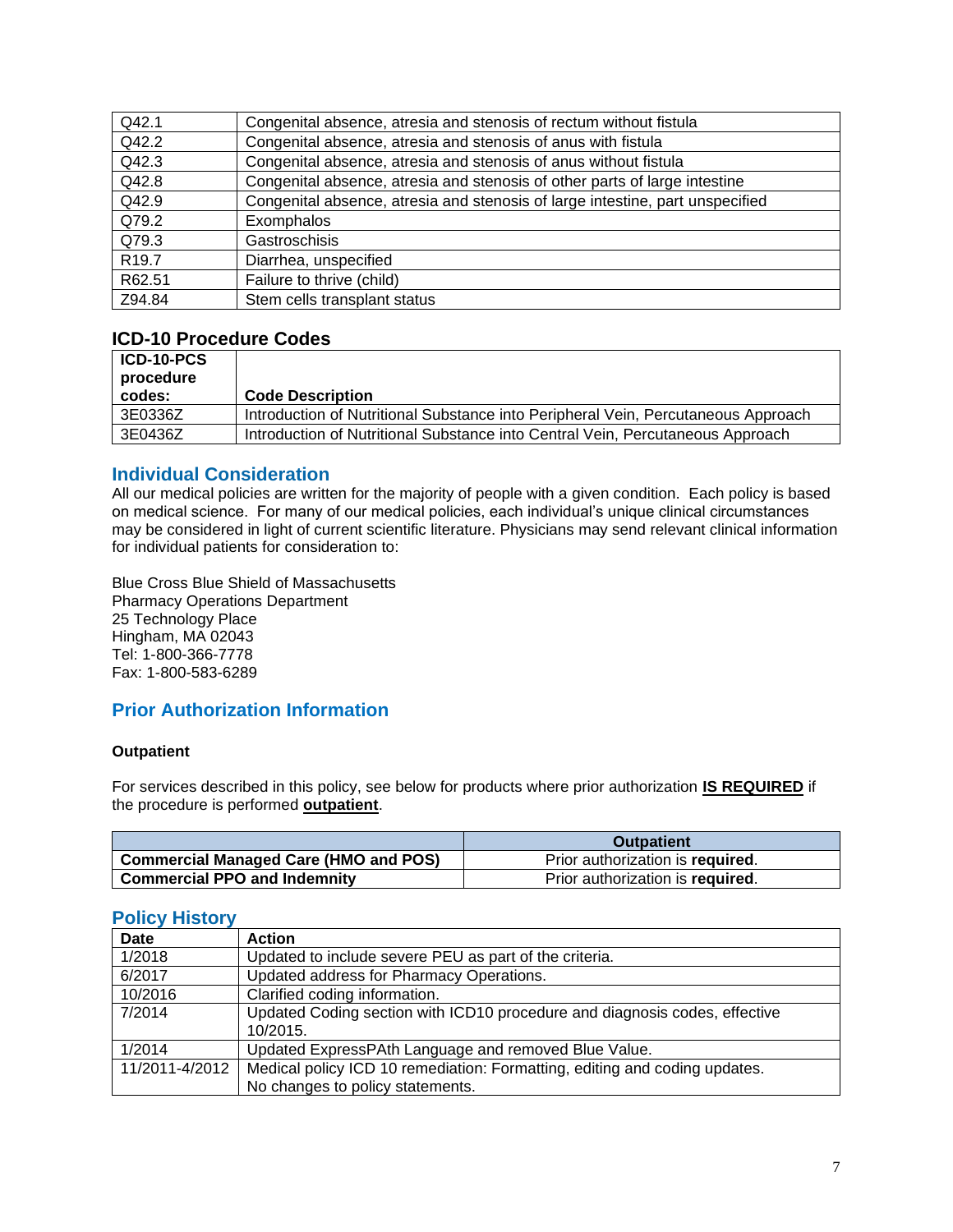| 2/2012  | Updated to correct employee fax number on Home Infusion Therapy Authorization<br>Form. |  |  |  |  |  |  |
|---------|----------------------------------------------------------------------------------------|--|--|--|--|--|--|
| 2/2012  | <b>BCBSA National medical policy review.</b>                                           |  |  |  |  |  |  |
|         | No changes to policy statements.                                                       |  |  |  |  |  |  |
| 2/2012  | <b>BCBSA National medical policy review.</b>                                           |  |  |  |  |  |  |
|         | No changes to policy statements.                                                       |  |  |  |  |  |  |
| 10/2011 | Reviewed - Medical Policy Group - Gastroenterology, Nutrition and Organ                |  |  |  |  |  |  |
|         | Transplantation.                                                                       |  |  |  |  |  |  |
|         | No changes to policy statements.                                                       |  |  |  |  |  |  |
| 11/2010 | Reviewed - Medical Policy Group - Gastroenterology, Nutrition and Organ                |  |  |  |  |  |  |
|         | Transplantation.                                                                       |  |  |  |  |  |  |
|         | No changes to policy statements.                                                       |  |  |  |  |  |  |
| 1/2010  | <b>BCBSA National medical policy review.</b>                                           |  |  |  |  |  |  |
|         | Changes to policy statements.                                                          |  |  |  |  |  |  |
| 11/2009 | Reviewed - Medical Policy Group - Gastroenterology, Nutrition and Organ                |  |  |  |  |  |  |
|         | Transplantation.                                                                       |  |  |  |  |  |  |
|         | No changes to policy statements.                                                       |  |  |  |  |  |  |
| 7/2009  | Updated format, definitions removed.                                                   |  |  |  |  |  |  |
| 11/2008 | Reviewed - Medical Policy Group - Gastroenterology, Nutrition and Organ                |  |  |  |  |  |  |
|         | Transplantation.                                                                       |  |  |  |  |  |  |
|         | No changes to policy statements.                                                       |  |  |  |  |  |  |
| 9/2008  | BCBSA National medical policy review.                                                  |  |  |  |  |  |  |
|         | No changes to policy statements.                                                       |  |  |  |  |  |  |
| 11/2007 | Reviewed - Medical Policy Group - Gastroenterology, Nutrition and Organ                |  |  |  |  |  |  |
|         | Transplantation.                                                                       |  |  |  |  |  |  |
|         | No changes to policy statements.                                                       |  |  |  |  |  |  |
| 8/2007  | <b>BCBSA National medical policy review.</b>                                           |  |  |  |  |  |  |
|         | No changes to policy statements.                                                       |  |  |  |  |  |  |

### <span id="page-7-0"></span>**References**

- 1. Office of Health Technology Assessment (OHTA). Intradialytic parenteral nutrition for hemodialysis patients. Health Technology Review, No. 6, August, 1993. (AHCPR Pub. No. 93-0068 accessible at [http://hstat.nlm.nih.gov/hq/Hquest/screen/directaccess/db/147\)](http://hstat.nlm.nih.gov/hq/Hquest/screen/directaccess/db/147))
- 2. Foulks CJ. An evidence-based evaluation of intradialytic parenteral nutrition. Am J Kidney Dis 1999; 33(1):186-92.
- 3. Chertow GM, Ling J, Lew NL et al. The association of intradialytic parenteral nutrition administration with survival in hemodialysis patients. Am J Kidney Dis 1994; 24(6):912-20.
- 4. Foulks CJ. The effect of intradialytic parenteral nutrition on hospitalization rate and mortality in malnourished hemodialysis patients. J Ren Nutr 1994; 4(1):5-10.
- 5. Capelli JP, Kushner H, Camiscioli TC et al. Effect of intradialytic parenteral nutrition on mortality rates in end stage renal disease care. Am J Kidney Dis 1994; 23(6):808-16.
- 6. Pupim LB, Flakoll PJ, Brouillette JR et al. Intradialytic parenteral nutrition improves protein and energy homeostasis in chronic hemodialysis patients. J Clin Invest 2002; 110(4):483-92.
- 7. Mitch WE. Malnutrition: a frequent misdiagnosis for hemodialysis patients. J Clin Invest 2002;
- 8. Kopple JD. The National Kidney Foundation K/DOQI clinical practice guidelines for dietary protein intake for chronic dialysis patients. Am J Kidney Dis 2001; 38(4 suppl 1):S68-73.
- 9. Pupim LB, Majchrzak KM, Flakoll PJ et al. Intradialytic oral nutrition improves protein homeostasis in chronic hemodialysis patients with deranged nutritional status. J Am Soc Nephrol 2006; 17(11):3149- 57.
- 10. Korzets A, Azoulay O, Ori Y et al. The use of intradialytic parenteral nutrition in acutely ill haemodialysed patients. J Ren Care 2008; 34(1):14-8.
- 11. Cano NJ, Fouque D, Roth H et al. Intradialytic parenteral nutrition does not improve survival in malnourished hemodialysis patients: a 2-year multicenter, prospective, randomized study. J Am Soc Nephrol 2007; 18(9):2583-91.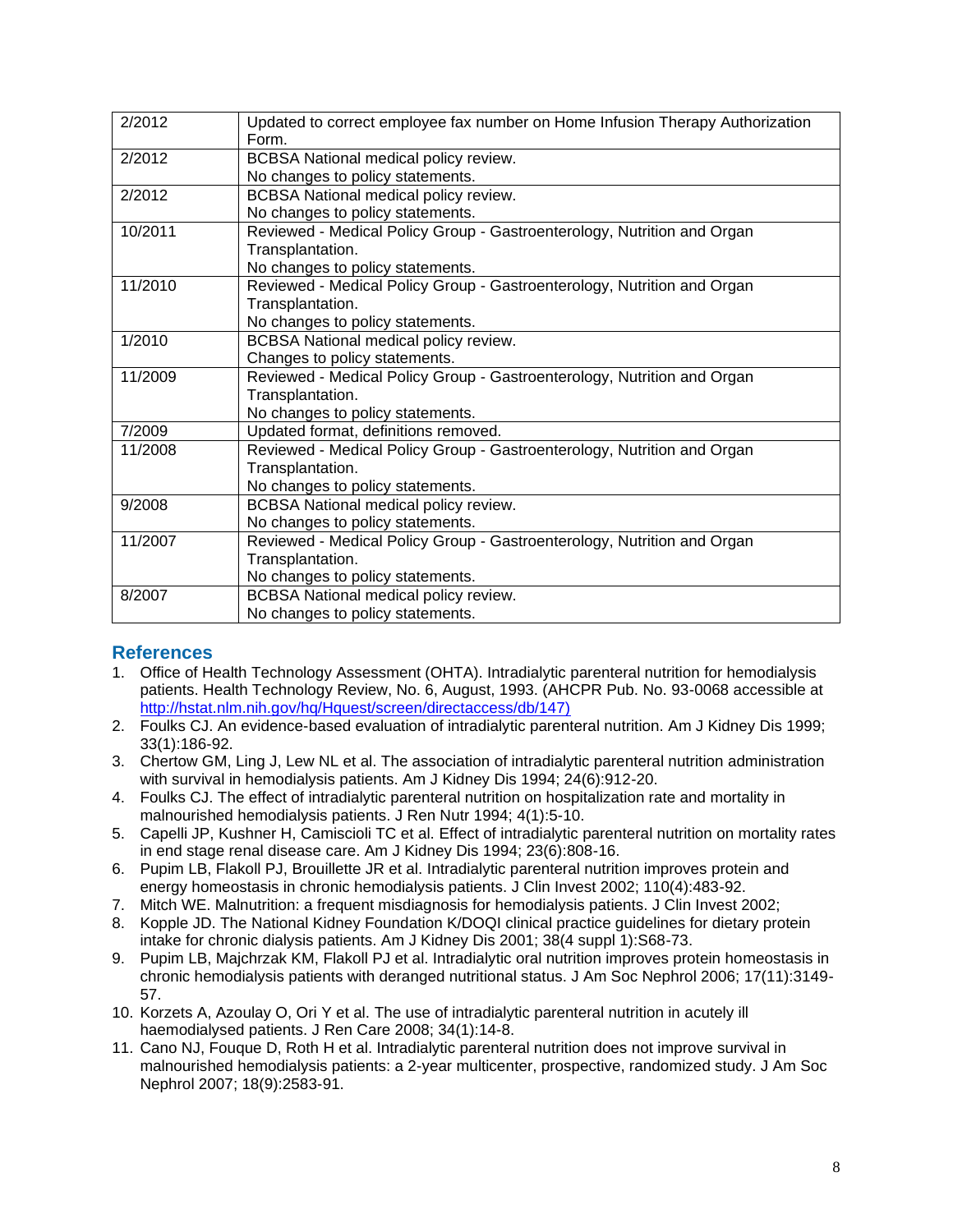- 12. Ikizler TA. Parenteral nutrition offers no benefit over oral supplementation in malnourished hemodialysis patients. Nat Clin Pract Nephrol 2008; 4(2):76-7.
- 13. Dezfuli A, Scholl D, Lindenfeld SM et al. Severity of hypoalbuminemia predicts response to intradialytic parenteral nutrition in hemodialysis patients. J Ren Nutr 2009; 19(4):291-7.
- 14. Dukkipati R, Kalantar-Zadeh K, Kopple JD. Is there a role for intradialytic parenteral nutrition? A review of the evidence. Am J Kidney Dis 2010; 55(2):352-64.
- 15. KDOQI Work Group. KDOQI Clinical Practice Guideline for Nutrition in Children with CKD: 2008. Am J Kidney Dis 2009; 53(3 suppl 2):S11-104.
- 16. Druml W, Kierdorf HP; Working group for developing the guidelines for parenteral nutrition of The German Association for Nutritional Medicine. Parenteral nutrition in patients with renal failure - Guidelines on Parenteral Nutrition, Chapter 17. Ger Med Sci 2009; 7:Doc11.
- 17. Kopple JD, Foulks CJ, Piraino B et al. Proposed Health Care Financing Administration guidelines for the reimbursement of enteral and parenteral nutrition. Am J Kidney Dis 1995; 26(6):995-7.
- 18. HCFA Rulings. Available online at; [https://www.cms.gov/Rulings/downloads/hcfar963.pdf.](https://www.cms.gov/Rulings/downloads/hcfar963.pdf) Last accessed June 2011.

### <span id="page-8-0"></span>**Endnotes**

- 1. Based upon the 7/1996 National Blue Cross Blue Shield Association policy guideline on TPN and Enteral Nutrition in the Home, based upon a literature search from 1/1992 through 4/1995.
- 2. Based upon a 10/1996 national Blue Cross Blue Shield Association policy.
- 3. Based upon a 7/1995 AMA DATTA (Diagnostic and Therapeutic Technology Assessment) entitled Peripheral Parenteral Nutrition, Glade MJ. .
- 4. Recommendations from Medical Policy Group Meeting, May 2000
- 5. Recommendatio<sup>n</sup>s from the 5/2001 GI Medical Policy Group meeting. For additional information see also Medicare's website at: [http://www.umd.nycpic.com/ch18\\_parenteral.html.](http://www.umd.nycpic.com/ch18_parenteral.html)
- 6. Recommendations from Bruce Bistrian, MD, Chief of Clinical Nutrition from Beth Israel Hospital; June 2003
- 7. Recommendations from Douglas Wilmore, MD, Metabolic Support, Brigham and Women's Hospital; June 2003.
- 8. Recommendations from David Burns, MD, Nutrition Support, Lahey Clinic Medical Center; June 2003
- 9. Based upon the 2003 National Policy Based Blue Cross Blue Shield Association national policy 1.02.01, Total Parenteral Nutrition and enteral Nutrition in the Home.
- 10. Based upon BCBSA National Policy 8.01.44 Intradialytic Parenteral Nutrition (IDPN). Reviewed 6/2011.

### **To request prior authorization using the Massachusetts Standard Form for Medication Prior Authorization Requests (eForm), click the link below:**

[http://www.bluecrossma.org/medical-policies/sites/g/files/csphws2091/files/acquiadam](http://www.bluecrossma.org/medical-policies/sites/g/files/csphws2091/files/acquiadam-assets/023%20E%20Form%20medication%20prior%20auth%20instruction%20prn.pdf)[assets/023%20E%20Form%20medication%20prior%20auth%20instruction%20prn.pdf](http://www.bluecrossma.org/medical-policies/sites/g/files/csphws2091/files/acquiadam-assets/023%20E%20Form%20medication%20prior%20auth%20instruction%20prn.pdf)